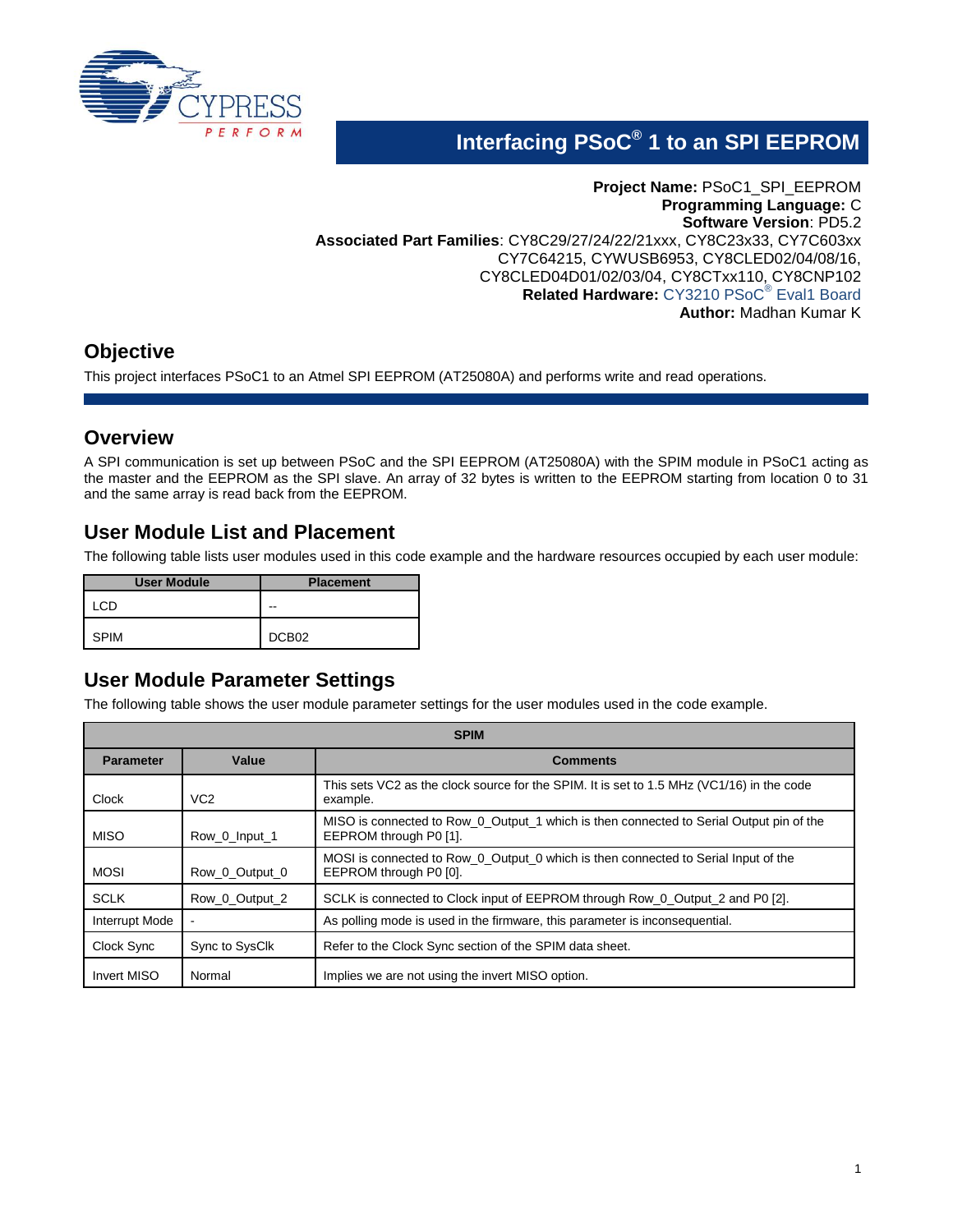#### **Notes**

- It is not necessary to use only VC2 as the clock source; it can be any of the clock sources as listed in the SPIM datasheet. Note that the maximum clock rate supported is 8.2 MHz for the SPIM module in PSoC.
- The actual bit rate of the SPIM is half the clock input. Hence, for a clock of 1.5 MHz, the clock rate from the SPIM is 750 KHz.

| <b>LCD</b>       |         |                                              |
|------------------|---------|----------------------------------------------|
| <b>Parameter</b> | Value   | <b>Comments</b>                              |
| LCD port         | Port 2  | On the CY3210 boards, LCD is wired to Port 2 |
| BarGraph         | Disable | Not used in the code example                 |

### **Global Resources**

| <b>Important Global Resources</b> |       |                                         |  |
|-----------------------------------|-------|-----------------------------------------|--|
| <b>Parameter</b>                  | Value | <b>Comments</b>                         |  |
| $VC2=VC1/N$                       | 16    | Sysclk Divider, Divide VC1 Clock by 16. |  |

The other parameters can be retained at their default values or may be configured according to specific requirements.

### <span id="page-1-0"></span>**Hardware Connections**

U2 is an 8 Kb (1024 X 8) EEPROM from Atmel. It is an 8-pin part with the following pin configuration:

| <b>Pin Name</b> | <b>Function</b>       |
|-----------------|-----------------------|
| СS              | <b>Chip Select</b>    |
| SCK             | Serial Data Clock     |
| SI              | Serial Data Input     |
| SO              | Serial Data Output    |
| <b>GND</b>      | Ground                |
| <b>VCC</b>      | Power Supply          |
| <b>WP</b>       | <b>Write Protect</b>  |
| HOLD            | Suspends Serial Input |

As shown in the following schematic, CS is connected to P1[7] ,SCK to P0[2] , SI to P0[0] , SO to P0[1] ,WP to P1[5], and Hold to P1[6]. WP and HOLD are made high in the firmware to enable write operation. The drive mode of pins used for WP, Hold, and Chip Select should be set to Strong.



The code example uses CY8C29466 PSoC1 microcontroller. This code example can be tested using the CY3210 Eval board.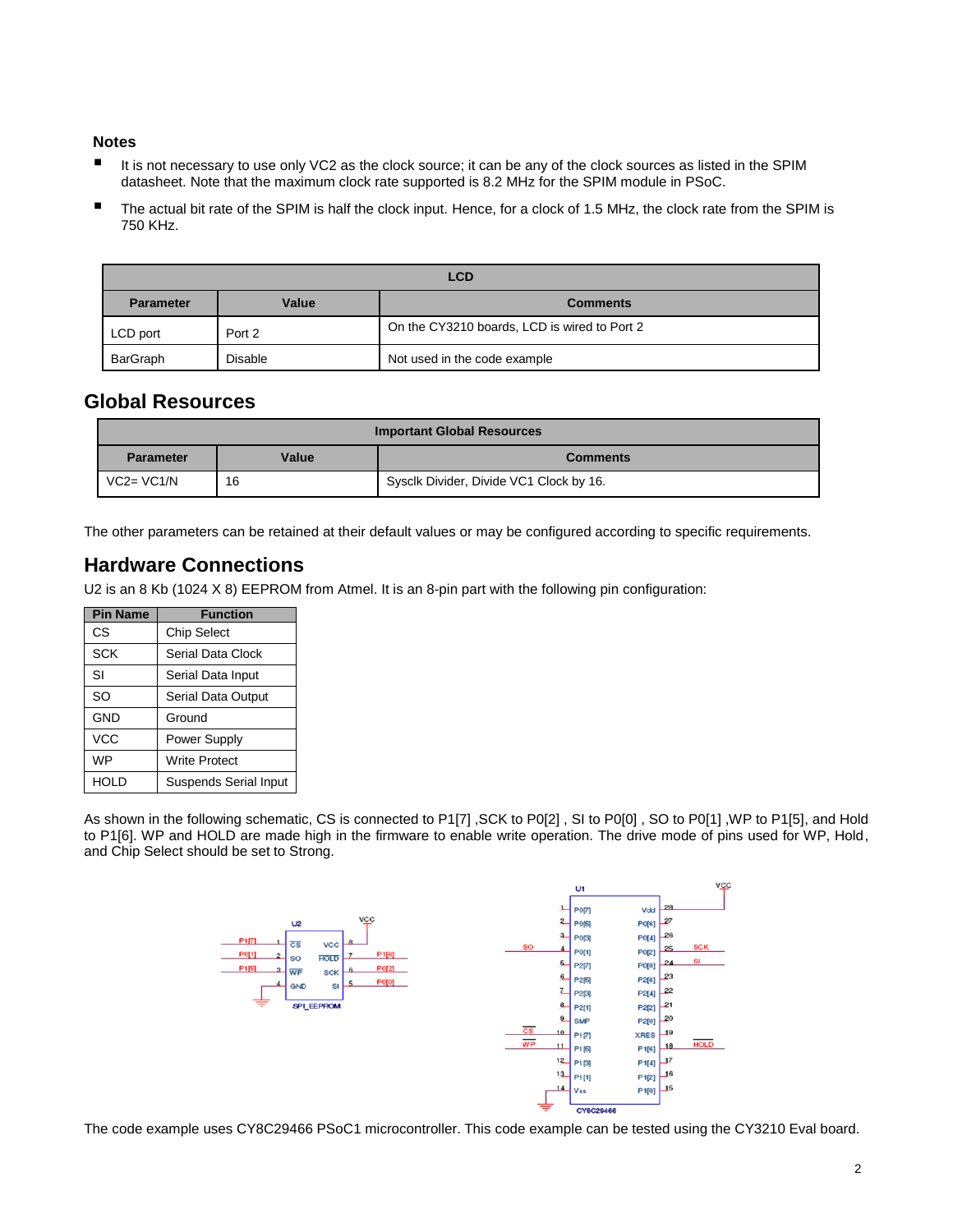# **Operation**

On reset, all hardware settings from the device configuration are loaded into the device and *main.c* is executed.

The following operations are performed by the firmware:

- The required variables are declared and initialized. After this, the data to be transmitted to the EEPROM is stored in the Tx\_Buf and the buffer to hold the data received from the EEPROM, Rx\_Buf is initialized to '0'.
- WP and HOLD pins are made high and Chip Select is made to '1', where WP is 'Write protect'.
- The Status Register of the EEPROM is written with a value of 0x00 to disable write protection to all the blocks.
- Data from TX\_Buf is written into the EEPROM inside the 'for' loop which iterates for 32 times. In each iteration, one byte of data is written from the buffer to the EEPROM. A 'for' loop of 32 iterations is used to write sequentially to EEPROM locations 0 to 31. For the sequence to be followed in the write operation, refer to the datasheet of AT25080A.
- After every write operation, wait for its completion by monitoring the RDY bit in the Status register.
- Data from the EEPROM is read back in Rx\_Buf using another for loop which also iterates for 32 times, reading one byte of data for each iteration.
- The first 8 bytes of the Rx\_Buf are displayed on the LCD.

#### **Testing the Project**

- Download the hex file 'PSoC1\_SPI\_EEPROM' to the CY8C29466 PSoC1.
- Make the connections between the EEPROM and CY8C29466 as shown in the [Hardware Connections](#page-1-0) section.
- If you are using the CY3210, connect the LCD on the LCD jumper.
- On powering the board, the first line of the LCD should display '0001020304050607'.